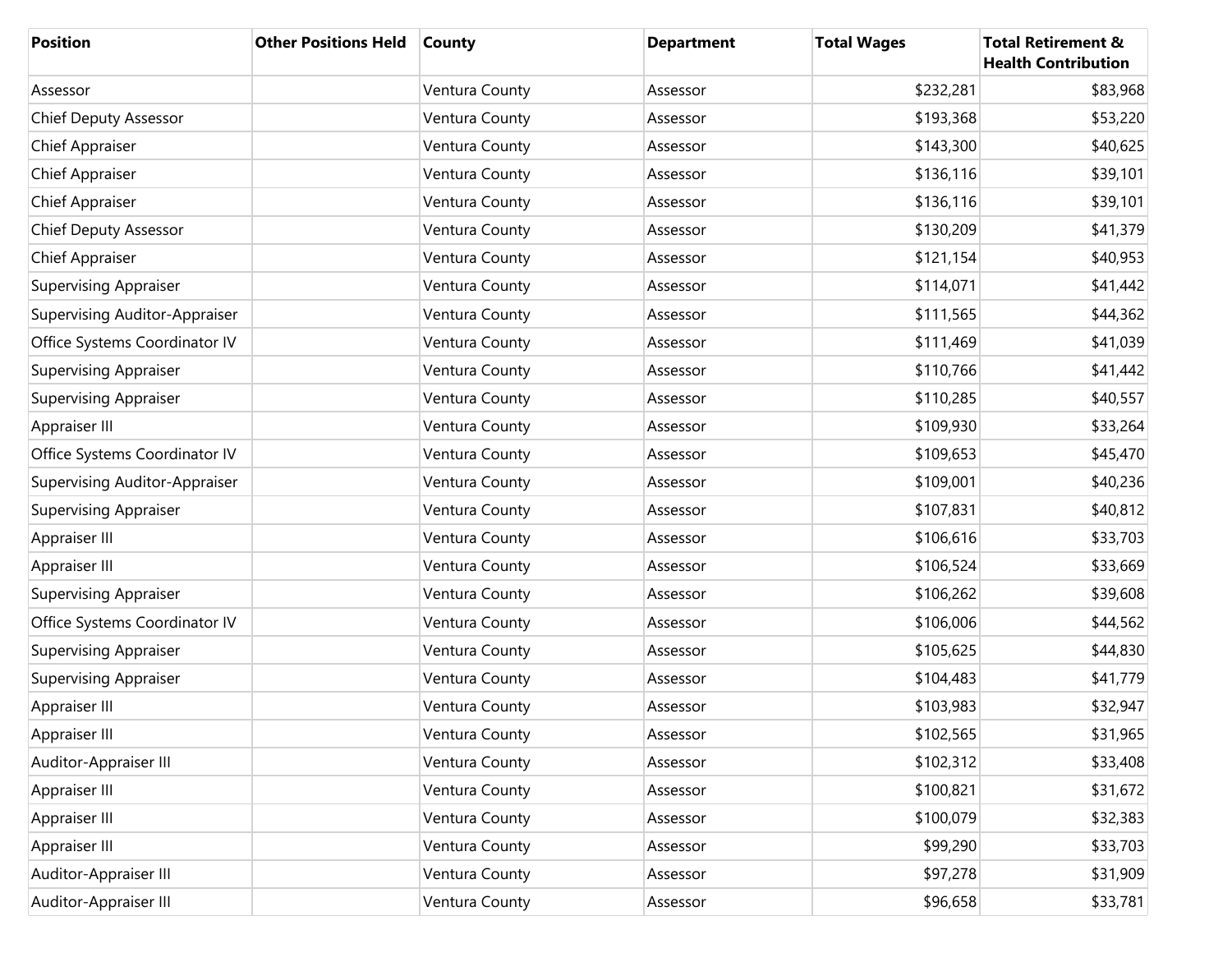| Appraiser III                 | Ventura County | Assessor | \$96,286 | \$31,209 |
|-------------------------------|----------------|----------|----------|----------|
| Appraiser II                  | Ventura County | Assessor | \$96,140 | \$31,431 |
| Auditor-Appraiser II          | Ventura County | Assessor | \$95,804 | \$31,445 |
| Appraiser II                  | Ventura County | Assessor | \$95,737 | \$31,869 |
| Appraiser III                 | Ventura County | Assessor | \$95,488 | \$30,929 |
| Appraiser II                  | Ventura County | Assessor | \$95,391 | \$31,880 |
| Appraiser II                  | Ventura County | Assessor | \$95,185 | \$31,404 |
| Auditor-Appraiser II          | Ventura County | Assessor | \$94,591 | \$31,943 |
| Appraiser II                  | Ventura County | Assessor | \$94,423 | \$31,873 |
| Appraiser III                 | Ventura County | Assessor | \$93,377 | \$32,656 |
| Auditor-Appraiser II          | Ventura County | Assessor | \$92,705 | \$32,266 |
| Appraiser III                 | Ventura County | Assessor | \$89,711 | \$31,708 |
| Auditor-Appraiser II          | Ventura County | Assessor | \$88,537 | \$31,900 |
| Appraiser II                  | Ventura County | Assessor | \$87,656 | \$31,635 |
| Auditor-Appraiser II          | Ventura County | Assessor | \$87,506 | \$30,170 |
| Appraiser II                  | Ventura County | Assessor | \$86,403 | \$31,431 |
| Appraiser II                  | Ventura County | Assessor | \$85,926 | \$27,613 |
| Appraiser II                  | Ventura County | Assessor | \$82,579 | \$31,862 |
| Appraiser III                 | Ventura County | Assessor | \$82,413 | \$31,266 |
| Appraiser II                  | Ventura County | Assessor | \$82,307 | \$29,720 |
| Auditor-Appraiser I           | Ventura County | Assessor | \$80,968 | \$26,580 |
| Appraiser II                  | Ventura County | Assessor | \$80,933 | \$28,069 |
| Appraiser II                  | Ventura County | Assessor | \$80,588 | \$29,334 |
| Cadastral Technician IV       | Ventura County | Assessor | \$80,328 | \$38,684 |
| Appraiser II                  | Ventura County | Assessor | \$80,272 | \$30,751 |
| Appraiser Trainee             | Ventura County | Assessor | \$79,593 | \$25,057 |
| Appraiser I                   | Ventura County | Assessor | \$78,849 | \$28,222 |
| Appraiser II                  | Ventura County | Assessor | \$77,195 | \$26,667 |
| Auditor-Appraiser II          | Ventura County | Assessor | \$75,609 | \$25,564 |
| Assessor's Technician III     | Ventura County | Assessor | \$75,316 | \$26,790 |
| Appraiser I                   | Ventura County | Assessor | \$73,560 | \$29,281 |
| Office Systems Coordinator II | Ventura County | Assessor | \$70,156 | \$27,649 |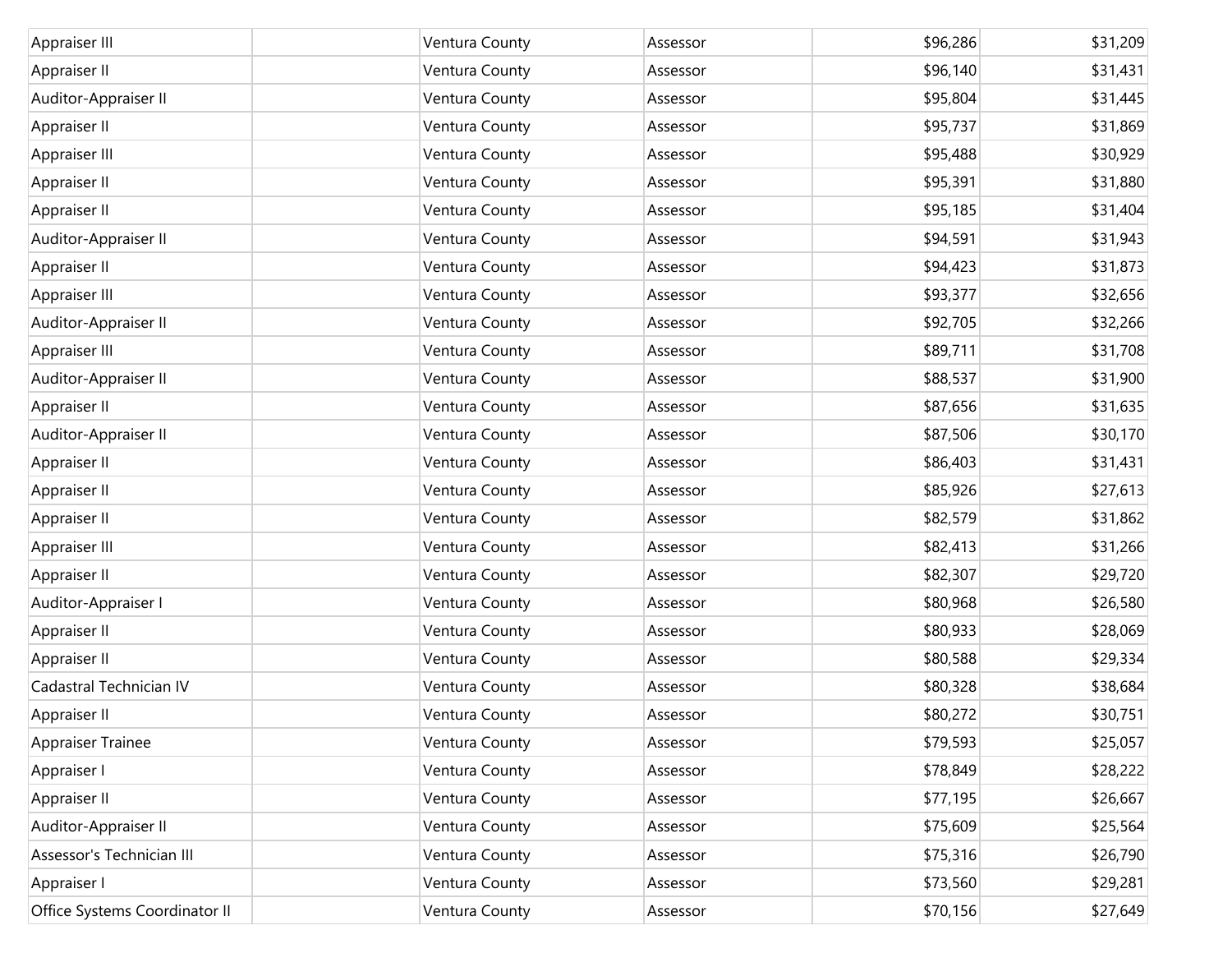| Appraiser II                | Ventura County | Assessor | \$70,030 | \$25,193 |
|-----------------------------|----------------|----------|----------|----------|
| Assessor's Technician II    | Ventura County | Assessor | \$69,248 | \$26,592 |
| Assessor's Technician II    | Ventura County | Assessor | \$68,655 | \$26,937 |
| Assessor's Technician III   | Ventura County | Assessor | \$66,873 | \$27,110 |
| Appraiser I                 | Ventura County | Assessor | \$66,727 | \$24,084 |
| Assessor's Technician III   | Ventura County | Assessor | \$65,771 | \$27,874 |
| Appraiser I                 | Ventura County | Assessor | \$65,069 | \$27,447 |
| Appraiser I                 | Ventura County | Assessor | \$63,405 | \$24,014 |
| Appraiser I                 | Ventura County | Assessor | \$63,324 | \$23,978 |
| <b>Appraiser Trainee</b>    | Ventura County | Assessor | \$62,838 | \$26,194 |
| Appraiser I                 | Ventura County | Assessor | \$62,499 | \$24,576 |
| Clerical Supervisor II      | Ventura County | Assessor | \$62,341 | \$31,528 |
| <b>Appraiser Trainee</b>    | Ventura County | Assessor | \$61,781 | \$24,601 |
| Cadastral Technician II     | Ventura County | Assessor | \$61,524 | \$26,523 |
| Auditor-Appraiser I         | Ventura County | Assessor | \$60,825 | \$24,276 |
| Appraiser Trainee           | Ventura County | Assessor | \$60,683 | \$23,410 |
| Clerical Supervisor I       | Ventura County | Assessor | \$60,105 | \$33,205 |
| Assessor's Technician II    | Ventura County | Assessor | \$60,097 | \$22,567 |
| Appraiser Trainee           | Ventura County | Assessor | \$59,786 | \$22,694 |
| Administrative Assistant II | Ventura County | Assessor | \$59,698 | \$25,781 |
| Appraiser I                 | Ventura County | Assessor | \$59,052 | \$22,690 |
| Auditor-Appraiser I         | Ventura County | Assessor | \$59,003 | \$22,659 |
| Office Assistant IV         | Ventura County | Assessor | \$58,569 | \$28,078 |
| Appraiser II                | Ventura County | Assessor | \$58,017 | \$16,159 |
| Assessor's Technician II    | Ventura County | Assessor | \$57,991 | \$26,937 |
| Appraiser Trainee           | Ventura County | Assessor | \$56,111 | \$21,606 |
| Assessor's Technician II    | Ventura County | Assessor | \$55,545 | \$21,757 |
| Appraiser I                 | Ventura County | Assessor | \$55,169 | \$23,827 |
| Imaging Specialist I        | Ventura County | Assessor | \$53,896 | \$27,181 |
| Assessor's Technician II    | Ventura County | Assessor | \$53,264 | \$23,013 |
| Imaging Specialist I        | Ventura County | Assessor | \$52,735 | \$28,978 |
| Assessor's Technician I     | Ventura County | Assessor | \$51,891 | \$21,786 |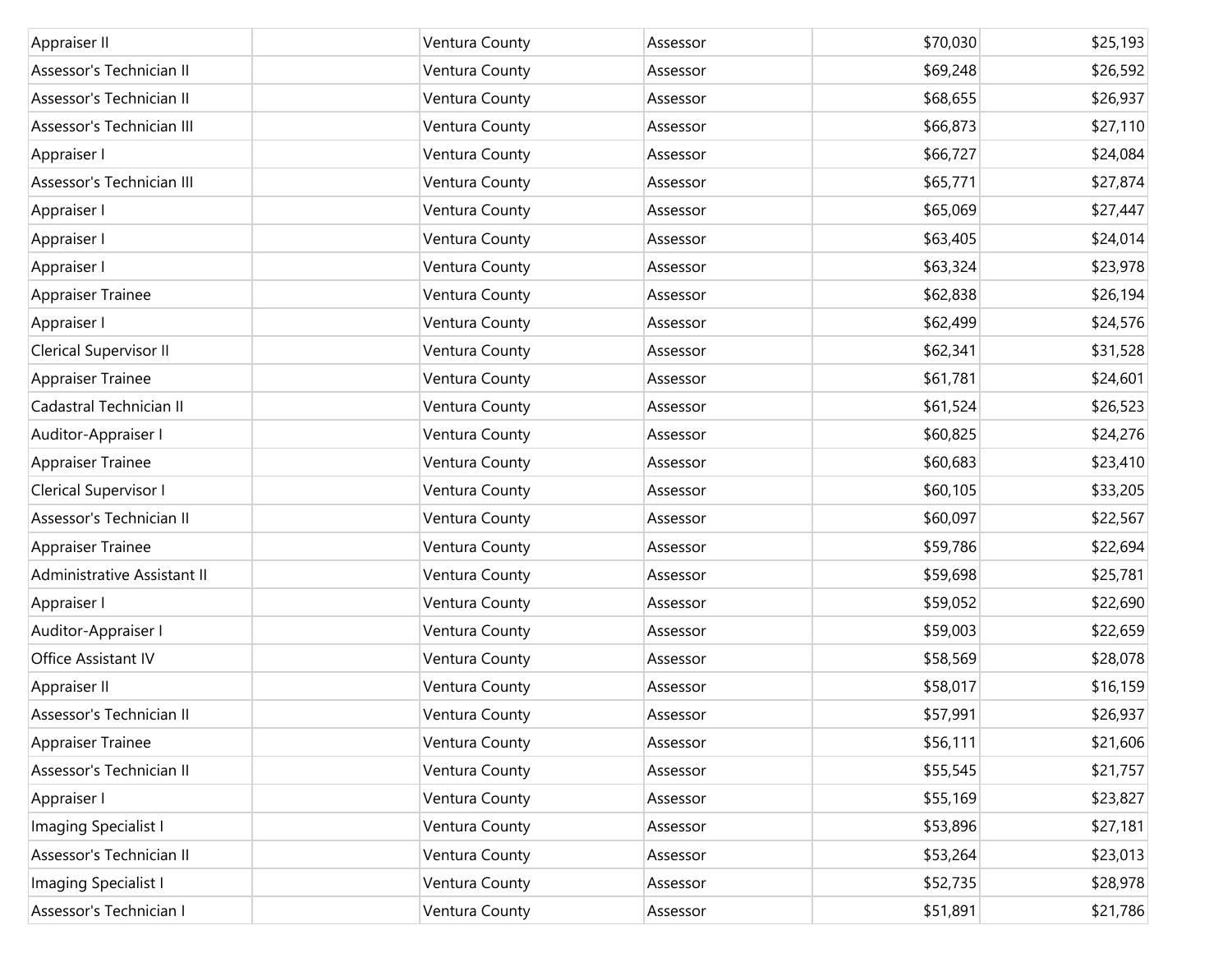| Office Assistant III         | Ventura County | Assessor | \$51,654 | \$26,898 |
|------------------------------|----------------|----------|----------|----------|
|                              |                |          |          |          |
| Management Assistant II      | Ventura County | Assessor | \$50,431 | \$22,465 |
| Office Assistant IV          | Ventura County | Assessor | \$49,747 | \$23,324 |
| Office Assistant III         | Ventura County | Assessor | \$49,026 | \$29,638 |
| Office Assistant III         | Ventura County | Assessor | \$48,386 | \$30,903 |
| Assessor's Technician I      | Ventura County | Assessor | \$48,375 | \$21,426 |
| Appraiser II                 | Ventura County | Assessor | \$45,394 | \$16,274 |
| Office Assistant III         | Ventura County | Assessor | \$44,965 | \$22,496 |
| Assessor's Technician I      | Ventura County | Assessor | \$44,161 | \$21,426 |
| Appraiser I                  | Ventura County | Assessor | \$43,519 | \$19,299 |
| Appraiser I                  | Ventura County | Assessor | \$40,848 | \$17,442 |
| Imaging Specialist I         | Ventura County | Assessor | \$40,344 | \$21,312 |
| Assessor's Technician I      | Ventura County | Assessor | \$38,599 | \$20,117 |
| Appraiser I                  | Ventura County | Assessor | \$38,305 | \$15,551 |
| Office Assistant II          | Ventura County | Assessor | \$37,926 | \$19,717 |
| Office Assistant II          | Ventura County | Assessor | \$37,708 | \$18,914 |
| Assessor's Technician I      | Ventura County | Assessor | \$36,261 | \$19,752 |
| Office Assistant II          | Ventura County | Assessor | \$35,611 | \$22,033 |
| Office Assistant II          | Ventura County | Assessor | \$33,896 | \$20,396 |
| Assessor's Technician I      | Ventura County | Assessor | \$28,053 | \$13,593 |
| Office Assistant I           | Ventura County | Assessor | \$27,986 | \$18,903 |
| Office Assistant II          | Ventura County | Assessor | \$27,117 | \$17,049 |
| Office Assistant II          | Ventura County | Assessor | \$26,778 | \$12,442 |
| Office Assistant I           | Ventura County | Assessor | \$25,757 | \$15,487 |
| Office Assistant II          | Ventura County | Assessor | \$23,794 | \$20,841 |
| <b>Supervising Appraiser</b> | Ventura County | Assessor | \$21,606 | \$6,041  |
| Chief Deputy Assessor        | Ventura County | Assessor | \$20,456 | \$7,098  |
| <b>Supervising Appraiser</b> | Ventura County | Assessor | \$18,570 | \$5,706  |
| Appraiser I                  | Ventura County | Assessor | \$17,316 | \$6,539  |
| Office Assistant II          | Ventura County | Assessor | \$8,529  | \$4,471  |
| Office Assistant II          | Ventura County | Assessor | \$7,856  | \$940    |
| Office Assistant I           | Ventura County | Assessor | \$4,555  | \$2,665  |